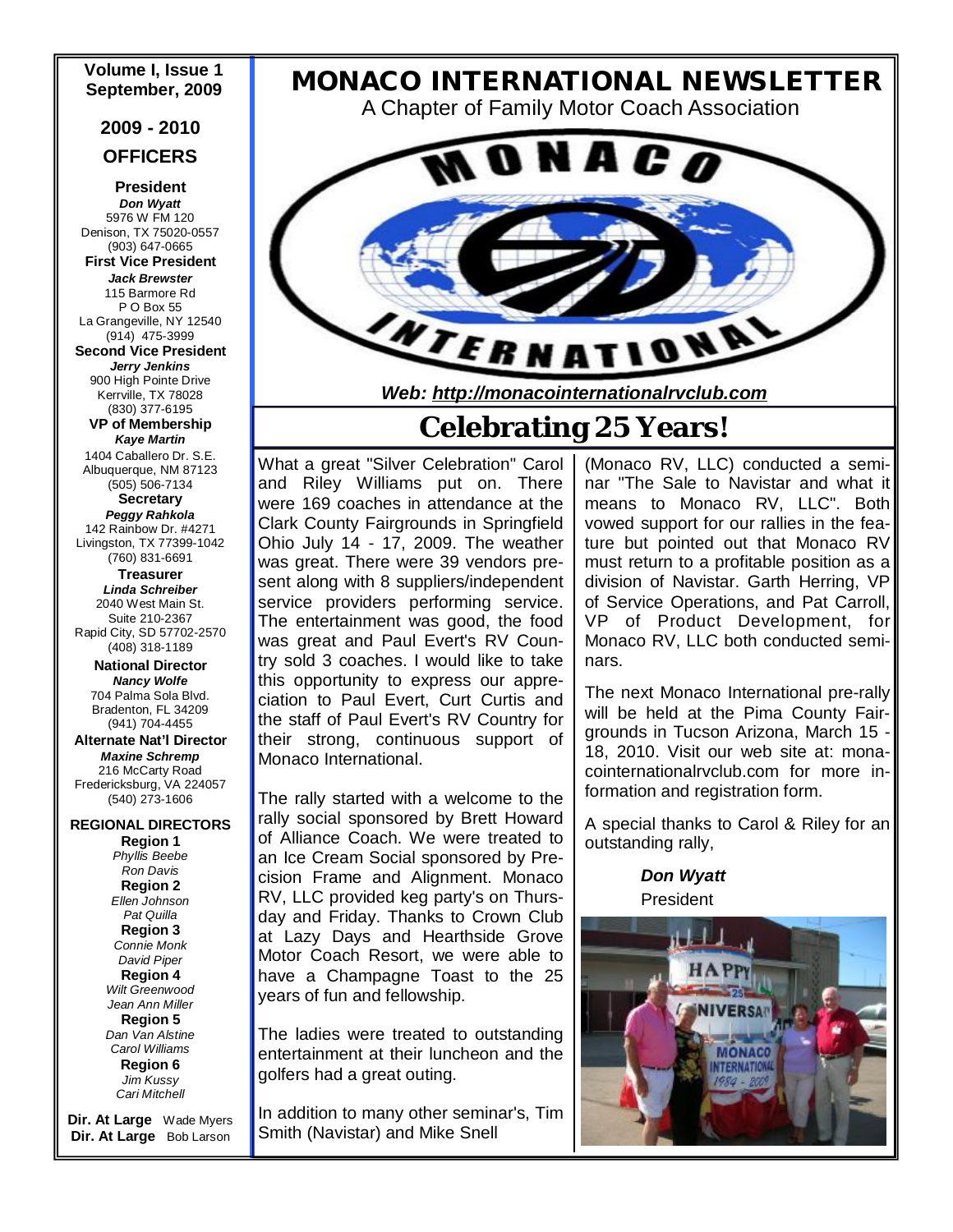

*Want to get to know your officers better? In each issue of our newsletter, we will include a short profile of a couple of our officers so you can get to know them better.* 

## **Don Wyatt, President**

President Don Wyatt was born and raised in Sherman Texas and graduated from the University of Texas at Arlington. He and his lovely wife Laura have two daughters and four grand children.

The Wyatt's have been members of Monaco International since 1998 when they purchased their first Monaco Coach. They are also members of Elk's International, Eastern Monaco and Monaco Wan-Na-Go's where Don served two years as treasurer. Don is also a member of Elk's Lodge 238, the American Legion Post 231, and is a life member of VFW Post 8627.

After Don served 30 years in various technical, financial and management positions at Texas Instruments, Inc., he retired started a small business that he operated for 10 years prior to fully retiring to the full time RV lifestyle.

### **Jack Brewster, 1st Vice President**

Jack and Terri joined Monaco International in 2001. Since then, he served as a Regional Director for Monaco International, representing Region 5. The Brewster's were Rally Masters for the August 2005 Bismarck, ND rally and Rally Masters for the February 2008 Lancaster CA rally. They have attended many regional and local rallies in addition to our Monaco International rallies and FMCA conventions.

Terri and Jack were married in 1965 and have two children and three grandchildren. They have resided at their current New York residence since 1979 where they own and operate a family business

Jack's hobby is woodworking and Terri enjoys gardening, while they both enjoy traveling across our great country with their Japanese Chins. Forever smiling Aunt Flo frequently joins them on their trips.

Prior to starting their own business, Jack was employed for 14 years by the Olivetti Corporation of America as a Sales Rep, Marketing Manager, Regional Manager and National Sales/Marketing Manager.

### **Jerry Jenkins, 2nd Vice President**

Jerry Jenkins married his high school sweetheart after finishing college 40 years ago and immediately went to work for Exxon (previously Humble) while Marilyn became a school teacher. They have two sons and two grandsons, along with two wonderful daughters-in-law.

Marilyn and Jerry purchased their first motor home in 1982 and joined the Monaco family in 2003 with their first of 3 Monaco motor homes. They love to travel throughout the USA and especially like being in the outdoors.

 Jerry can often be found in front of a computer working on various activities or if not there, he is generally working on his motor home.



*Hi Everyone,* 

*At the end of July Monaco International had 3249 members. To keep the club healthy, we need to continue to bring in new members and retain current members. You can help by encouraging your nonmember Monaco owner friends to join the club and participate in upcoming rallies.* 

*The membership renewal notices will be mailed out in October. If any of your information has changed since last year, please note this on the renewal form. If everything is still current, mail the form along with a check. We are in the process of updating our database so that all addresses, phone numbers, and e-mail addresses are current. The web site and e-mail is the clubs only way of keeping you informed about upcoming events. E-mailing is the most inexpensive way, so it is very important for the club to have this information current.* 

*If you have any questions concerning membership, e-mail me at [vpmbrship@aol.com](mailto:vpmbrship@aol.com) or phone me at 505-271-4992 (home) or 505-506-7134 (cell).* 

*Thanks,* 

*Kaye Martin*  VP Membership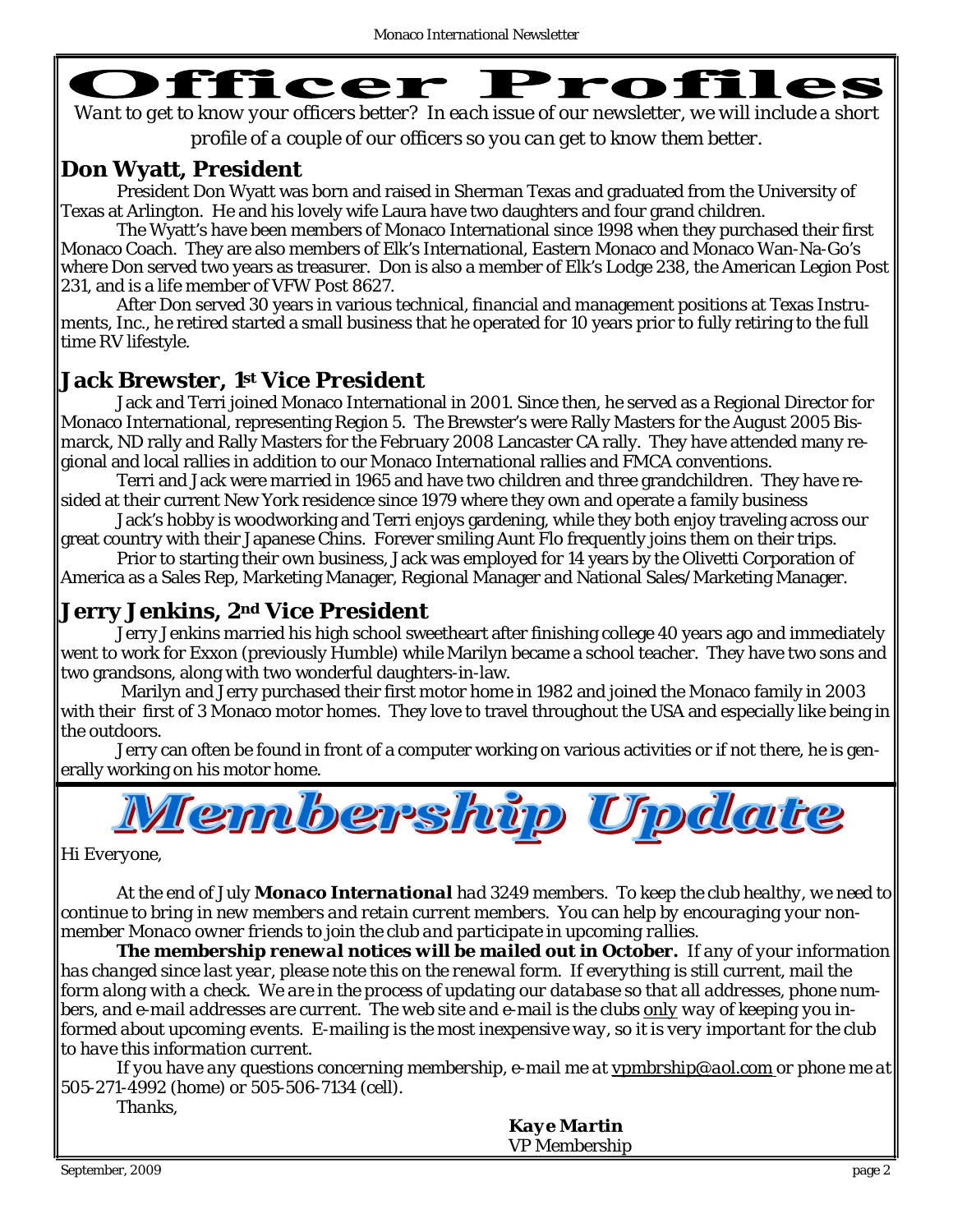# National Directors Report

The 82nd FMCA International Convention was held in Bowling Green, Ohio at the Bowling Green State University, July 20 – 23, 2009. With over 2,700 coaches parked on the grounds of the University and the Fairgrounds it was quite impressive. The weather was great, except for some light showers occasionally.

The annual Governing Board meeting was held on the first day of the convention; July 20 with 421 voting members in attendance. FMCA Treasurer Doug Key gave an in-depth report on the financial status of the motor home market and the effect it has had on FMCA. A budget for 2010 was adopted after much discussion and several line items adjusted. The 2010 budget of over \$9.5 million was adopted showing an operating loss of over \$790,000 which will be covered from operating reserves. The Governing Board voted to keep MEDEX. Other direct member benefits affected by line items in the budget are: The elimination of the Road Atlas availability, mail forwarding increased from \$5 to \$10 monthly, and increasing the convention fee by \$15.

In other actions taken by the Governing Board, a chapter is only required to have one business meeting a year rather than two. There is also a new classification for a chapter which was approved and will be referred to as an Associate Chapter; this classification of chapter does not have Governing Board representation. All in all there were a total of 11 proposed amendments to the By-laws of which only one covering Interactive Electronic Communication was defeated and sent back to committee, all others were approved.

A motion was made to increase membership dues by \$5, therefore in accordance with FMCA By laws; a notice has been mailed to the Governing Board members. Within the next 120 days ballots will be mailed for voting in favor of or declining the increase. Dues will not be increased until after the first of the year if the majority vote is in favor of the increase.

The election was held late in the day with the following results: President Charlie Schrenkle, Senior Vice President Judy Czarsty, Secretary Joanne Durbin and Treasurer Wil Young. Congratulations to our new officers!

Future Conventions sites are as follows:

March, 22, 23, 24, 25, 2010 – Albuquerque, New Mexico August, 11, 12, 13, 14, 2010 – Redmond, Oregon 2011 – Perry, Georgia 2011 - Madison, Wisconsin 2012 - Pomona, CA 2012 - Indianapolis, IN

#### INTO Rally–

The International Area Rally will be held at the Rose RV Park, Quartzsite, Arizona, January 20 to 24, 2010. If you are interested in attending you may register on line thru the FMCA web site. If you have questions regarding the rally, contact Sonny Gillespie, International Area President - [sgillespie@fmca.com](mailto:sgillespie@fmca.com)

We hope you will plan to attend the rally in Quartzsite!

*Nancy Wolfe* National Director



lote From t rez Æ

At the recent Monaco International Pre-Rally held in Springfield Ohio, the membership voted to include owners of all models manufactured by or acquired by Monaco RV LLC and Monaco Coach Corporation.

 If you have friends or know someone who owns a Beaver, Safari or Holiday Rambler coach, let them know they can now join the fun and fellowship of the Monaco International chapter of FMCA. Invite them to come to the next pre-rally at the Pima County Fairgrounds in Tucson Arizona, March 15 - 18, 2010. They are welcome to pay the additional \$50 non-member fee to come check us out and if they decide to join at the rally, we will apply the non-member fee to their initiation and first year membership.

Ask them to visit our web site at: monacointernationalryclub.com for more information.

 We look forward to welcoming new members to the fun and fellowship of the Monaco International family.

Please contact me if I can be of further assistance.

*Don Wyatt*, President 903-647-0665, [mipres0910@aol.com](mailto:mipres0910@aol.com)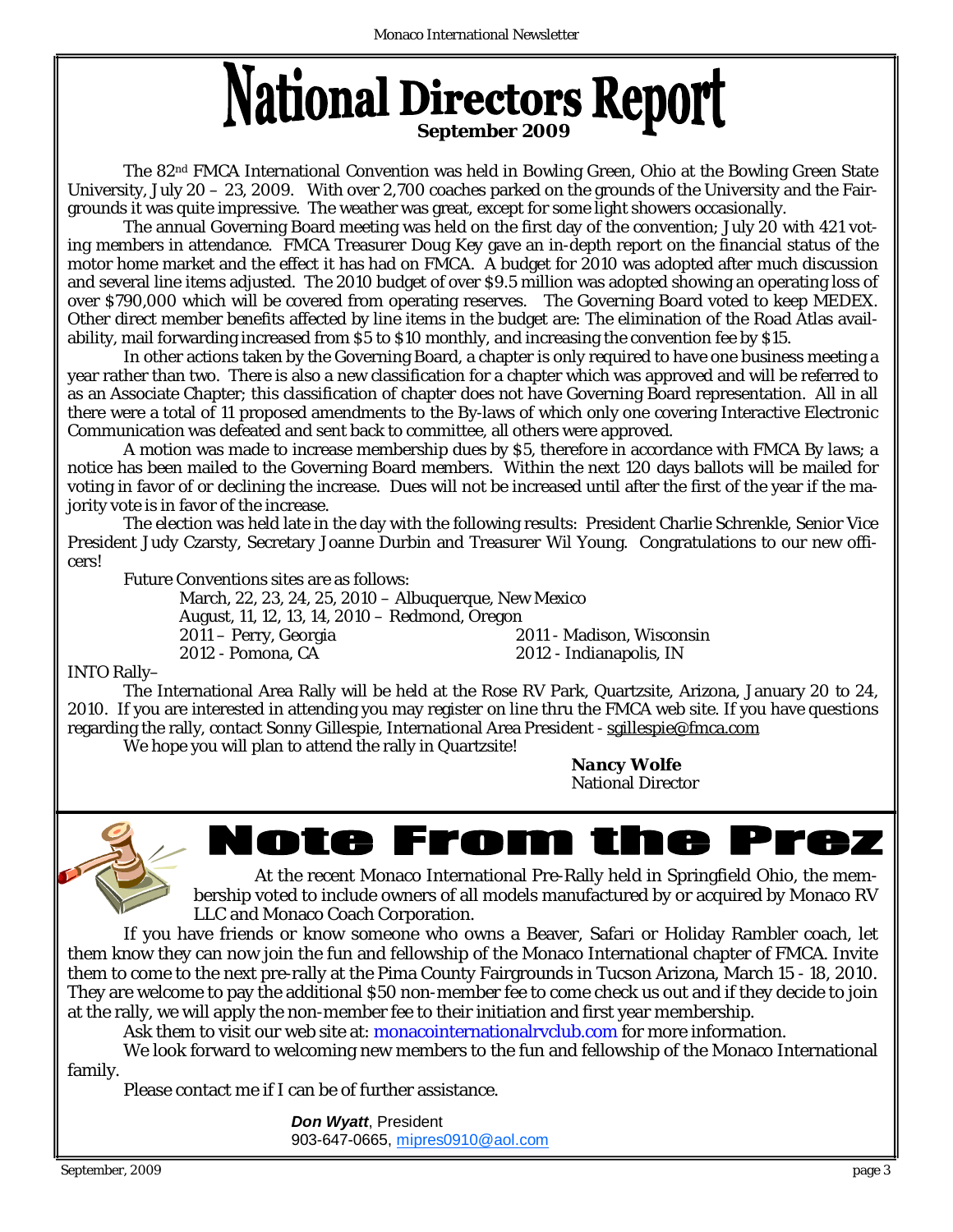Monaco International Newsletter

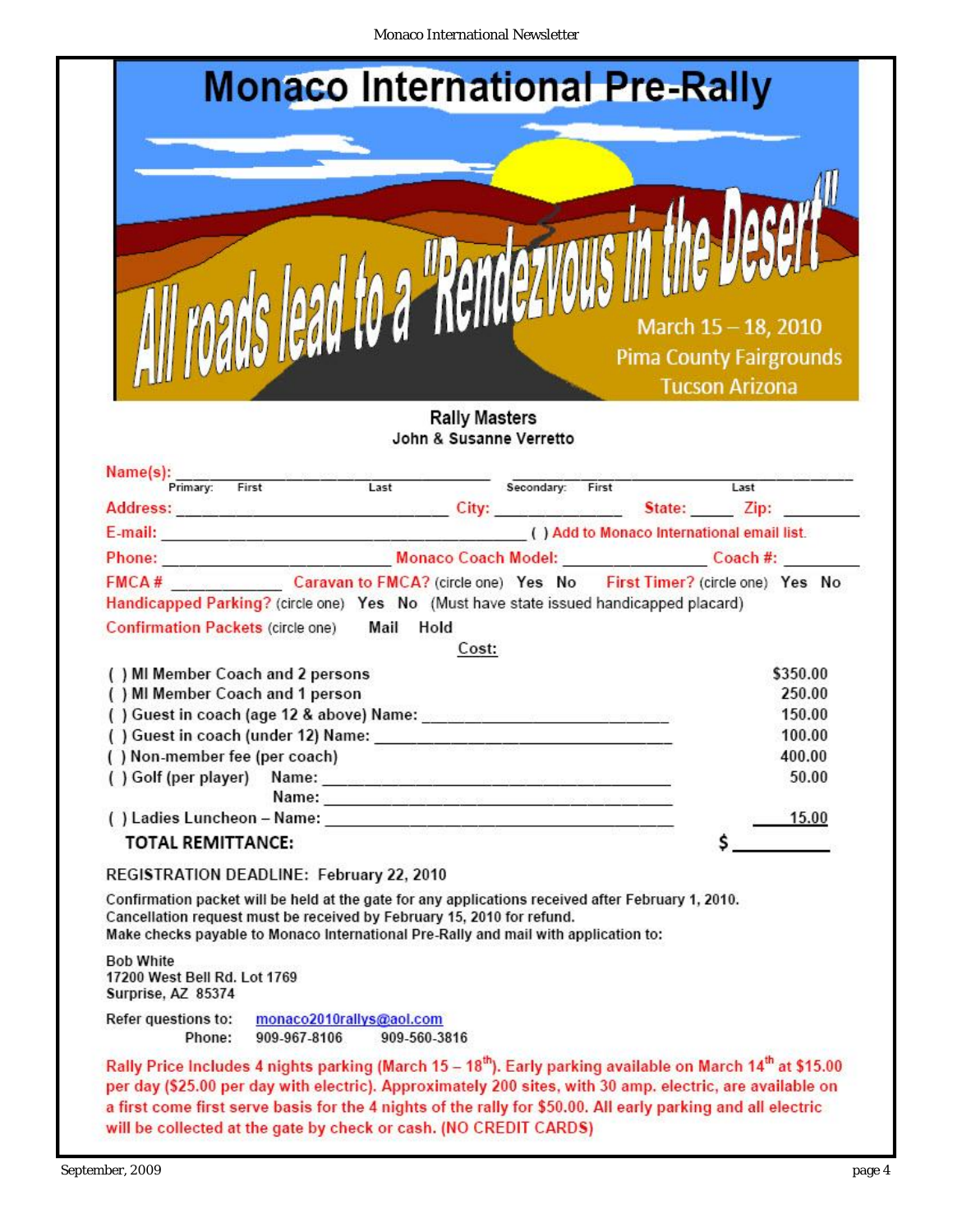

# **Welcome to Arizona's Second Largest City**

Tucson (TOO-sahn) is a growing metropolis of 1,000,000 that keeps getting better and better. The city's geography is a postcard image of cactus forests, rolling hills and awe-inspiring mountains. Tucson lies in the borderland, a region that blends the cultures of the United States and Mexico, and has a long history of settlement by ancient Native American peoples, Spanish explorers and Anglo frontiersmen. The weather is mild nearly all the time, just right for all kinds of fun activities.

Just fifteen minutes from Tucson at the base of the Tucson Mountains lies a preserved slice of Americana, Old Tucson Studios. Passing through the gates of an old frontier town, visitors from around the globe are transported back to a time when fearless men with six shooters ruled the Old West. Saunter down the streets of Hollywood's most famous movies; walk in the footsteps of movie legends like John Wayne, Clint Eastwood and hundreds more. In addition to its historic role as a film location, Old Tucson Studios is Southern Arizona's premier outdoor entertainment venue with a full array of live shows, thrilling stunts, Old West dramas, saloon musicals, trail rides and fun for the whole family. <http://www.oldtucson.com>

The real Old West was once alive in Southern Arizona. Tombstone, AZ, the site of the real-life "Gunfight at the O.K. Corral," is one of Arizona's most popular attractions. See reenactments of the gunfight and visit Boot Hill Cemetery. Countless Hollywood movies have been filmed here along the rustic boardwalks, against rugged mountain ranges.

Visit the Dragoon Mountains, historic homeland of the Apache Indians and former hideout of Chief Cochise.

Founded in 1880 when the trans-continental Southern Pacific Railroad came through Southern Arizona, near by Benson was this region's railroad hub until 1910. Its lifeblood was the copper and silver flowing from neighboring mining communities. Not far from Benson lies the adobe ruins of the Butterfield Stage Coach Depot, once a busy mercantile and rest area for cross-country travelers. While Benson's past is preserved in its historic downtown and replicated train depot, today it is best known as the home of Kartchner Caverns State Park. Kartchner Caverns State Park - One of the great natural wonders of the western United States. It's believed that no human had ever seen this huge living cave prior to its discovery in the 1970s by two Tucson cave enthusiasts. Care has been taken to preserve the pristine conditions within. Remarkable because it is a "wet" or "living" cave, meaning the calcite formations are still growing. See a stunning variety of multicolored cave formations. http:// [www.explorethecaverns.com/](http://www.explorethecaverns.com/)

Tucson hosts two Major League Baseball teams for Spring Training: the Arizona Diamondbacks and Colorado Rockies. Games are usually played late February through early April.

Pima Air & Space Museum - 300 aircraft, 80 acres, 100 years of aviation history. Pima Air & Space Museum, where history takes flight, is one of the largest air and space museums in the world, and the largest nongovernment funded aviation museum. You'll see more than 275 aircraft and spacecraft including many of the most historically significant and technically advanced craft ever produced, both from the United States and throughout the world. Tucson's dry climate makes it an excellent place to store and preserve aircraft.

The **Titan Missile Museum** is the only publicly accessible Titan II missile site in the nation. Tour the underground missile site. See the 3-ton blast doors, the 8-foot thick silo walls, and an actual Titan II missile in the launch duct. Visit the launch control center, experience a simulated launch and more!

From modern malls, to quaint antique shops and one-of-a-kind art and Native American crafts, Tucson is a fun shopping experience.

For many more interesting things to do in the Tucson area - [http://www.tucsonattractions.com.](http://www.tucsonattractions.com)

Submitted by *Peggy Rahkola*, **Secretary**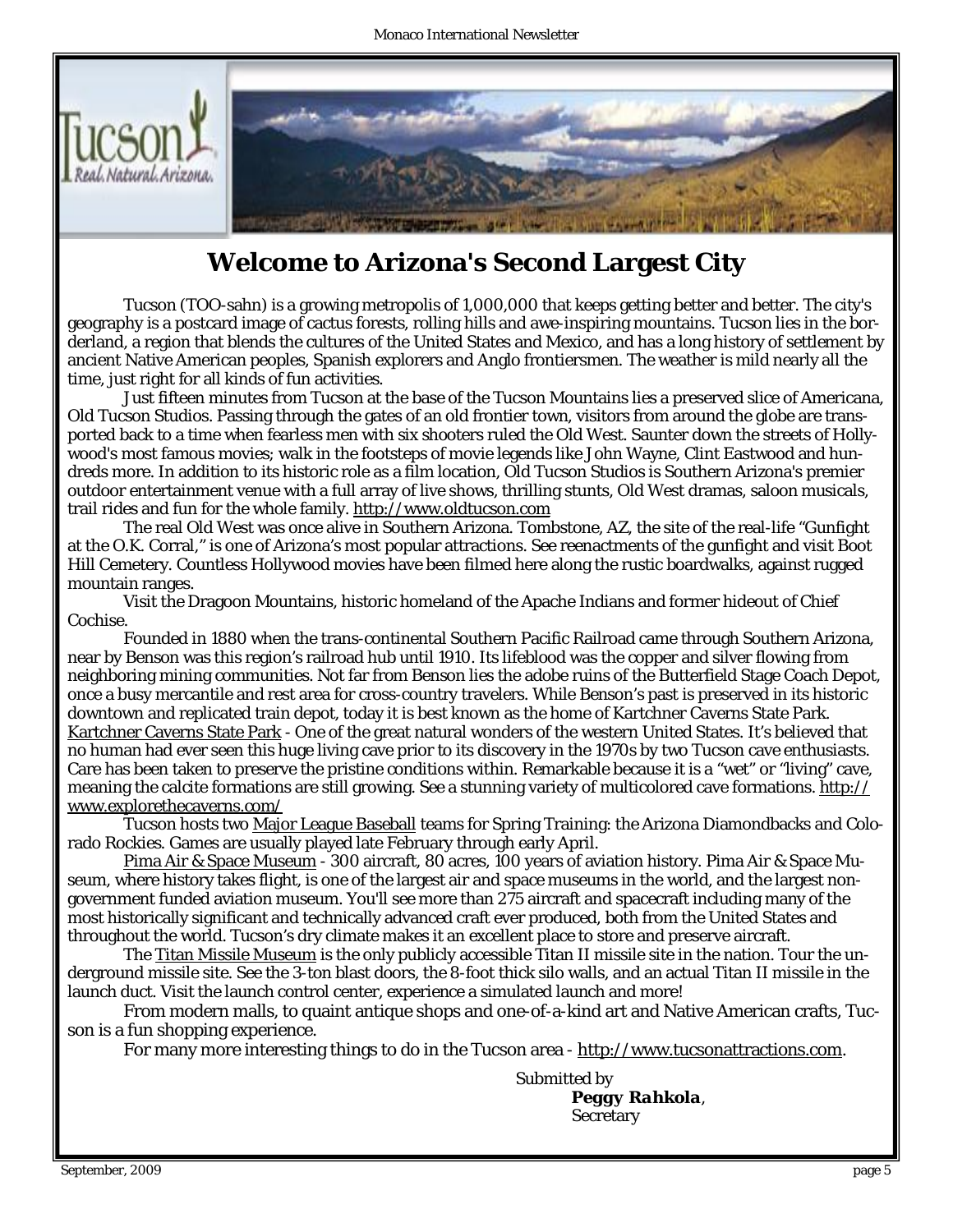Monaco International Newsletter



MOTORHOMES ONLY SIGN-UP REQUIRED FOR SERVICE YOU MUST ARRIVE TOGETHER TO PARK TOGETHER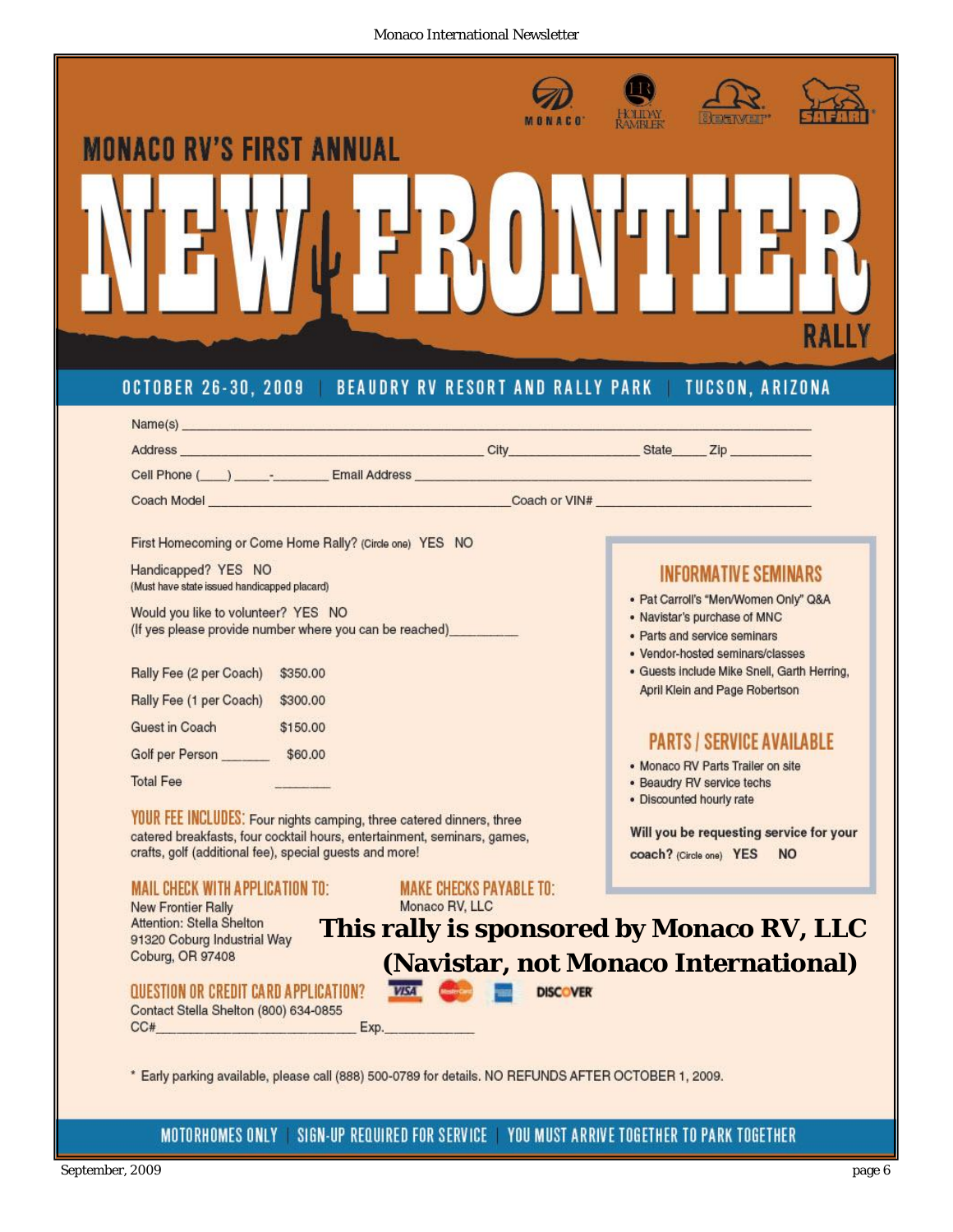## **Procedure for Dumping tanks with Sani-Con**

 Monaco has installed the RV Sani-Con system on motor homes since 2004, yet there has been little discussion on the actual way the system was intended to be used. The system allows for a clean method to dump the tanks and, at the same time provide a method to flush the black tank with the waste from the grey tank. This doesn't completely take the place of flushing with clean water, but it does minimize the need to do so significantly.

 The first thing you should do is to extend the dump hose and place and secure the end of the hose into a proper sewer dump opening. The first tank

that should always be dumped is the black tank. For those who don't know which is which, it's the larger valve. To open the valve, simply pull outward on the handle and allow the waste to fill the clear fitting that is the inlet to the Sani-Con. Once the clear fitting is full, turn on the Sani-Con switch. You will hear the pump running and you should watch the tank level and the liquid in the clear fitting. Once the tank is empty, immediately turn off the Sani-Con and then open the grey water tank by pulling it out. At this point, the grey water will U-tube into the black tank, which will allow the black tank to be flushed. Let this happen for a minute or so, then close the grey valve and turn the Sani-Con back on to again empty the black tank. This process can be repeated several times if desired to flush more of the solids from the bottom of the black tank. Once you are satisfied that most of the solids are gone, then close the black tank valve and open the grey tank valve. Turn on the Sani-Con and let run until the grey tank is empty.

 Once completed, be sure that both valves are closed and lift the hose next to the coach and walk the liquid in the hose toward the sewer dump station. Once the liquid is out, the hose will be lighter. Replace the cap on the end of the Sani-Con hose and store in the Service Bay.

 Caution: Never run the Sani-Con with no liquid in the pump. This will cause the motor to overheat and burn out – not a fun job to replace – much less the cost of a replacement motor.

#### *Jerry A. Jenkins*

*The information contained in this article reflects the experience of the author and has not been endorsed by Thetford, Monaco RV, or Monaco International. Hopefully the article is informative, but remember, you are the owner and ultimately the decision is yours.*

# *VISIT MONACO INTERNATIONAL ON LINE*

Have a question about the club? Need a rally application? Want to know how to contact one of the officers? Interested in what happened at the last rally? Want to check out the photos from the last rally? You can find all the answers to the questions above and more on the Monaco International website. Just log on to: *[www.monacointernationalrvclub.com](http://www.monacointernationalrvclub.com)*

Your Web site committee is committed to presenting the items and information you want to see. We welcome input on ways to improve the web site; "complaints and compliments graciously accepted". Feel free to contact any member of the Web site committee, we respond to all inquiries. Your Web site committee is made up of the following: Don Wyatt, Jerry Jenkins, Nancy Wolfe, Committee Chair, Kim Pollock, Web Master, and Jean Ann Miller, Assistant Web Master. Our contact information is shown on the front page of the newsletter, with the exception of the Web Master and Assistant Web Master which may be contacted thru the Web site.

Now log on and see what you have been missing. We hope you will become a regular visitor to our site!

Submitted by:

*Nancy Wolfe* Web site Committee Chair



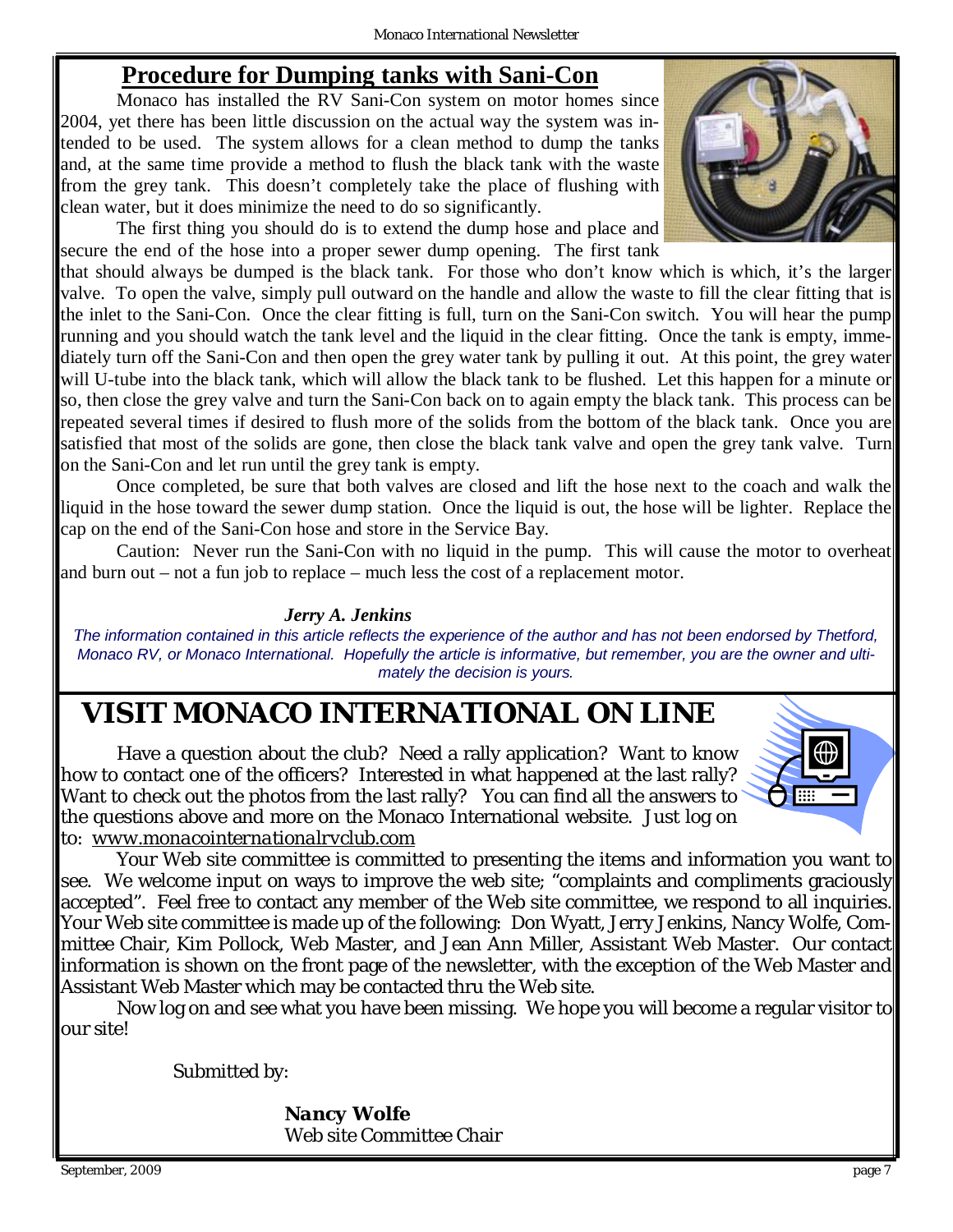

Your Nominating Committee was elected in March, 2009, during the business meeting held in Moultrie, GA. The committee consists of *Joe Monk, Donald Walker, Carol Williams, Wilburn Ply* and *Ellen Brighton***, Chairperson**. Since that time, the committee has contacted area clubs and members searching for candidates to serve Monaco International. Listed below is the slate of officers for the 2010-2011 year. Additional nominations from the floor will be accepted at the general business meeting to be held during the Spring Rally in Tucson, AZ. Plan on being at the rally to vote for your candidate.

#### **Monaco International 2010 –2011 Slate of Nominations**

| <b>President:</b>             | Jack Brewster, current 1st VP    |
|-------------------------------|----------------------------------|
| 1 <sup>st</sup> VP:           | Jerry Jenkins, current 2nd VP    |
| 2 <sup>nd</sup> VP:           | <b>Wilt Greenwood</b>            |
| <b>VP Membership:</b>         | <b>Kaye Martin, Incumbent</b>    |
| <b>Secretary:</b>             | Peggy Rahkola, Incumbent         |
| <b>Treasurer:</b>             | Linda Schreiber, Incumbent       |
| <b>National Director:</b>     | Nancy Wolfe, <i>Incumbent</i>    |
| <b>Alt National Director:</b> | <b>Maxine Schremp, Incumbent</b> |
|                               |                                  |

# **Regional Directors:**

*In alphabetical order Two from each Region will be elected* 

Region1 Region 4 Phyllis Beebe, Incumbent Susan Hale

**Region 2 Region 5** Ellen Johnson, Incumbent Ginny Perrone Pat Quilla, Incumbent Rich Grega

Dorothy Larson Jean Anne Miller, *Incumbent* Jackie Smith Andrea Sponenburg

Dan Van Alstine, *Incumbent*

**Region 3 Region 6** Kay Piper Dick Strzyzewski Don Rider

Connie Monk, Incumbent Cari Mitchell, *Incumbent*

# **First Monaco International President Passes Away!**

How ironic…..the first issue of the Monaco International Newsletter and the recent passing of the first President of Monaco International. Jimmy Greenlaw passed away this past month with his wife Dixie at his side. In a recent conversation with Dixie the following story unfolded:

In 1984, Monaco Corporation phoned their dealers at that time and asked them to call people they had sold Monaco coaches to and see if they wanted to have a rally prior to the FMCA convention…. that was the beginning!

Jimmy, along with Dixie and 52 other Monaco owners started Monaco International in Cherry Valley, Illinois, in a field located near the Roadmaster Chassis Factory. Election of officers was held and Jimmy was elected President and Dixie was the first Secretary/Treasurer. The second rally was held in Tucson, Arizona, with over 100 coaches in attendance, you might say at this point the rest is history. Dixie indicated that Monaco Coach Corporation supported our first rally and they have been there for us every rally thereafter.

We express our deepest sympathy to Dixie and our heartfelt thanks to Jimmy and Dixie for their dedication over the years to Monaco International. As Dixie said; "What a ride we had!"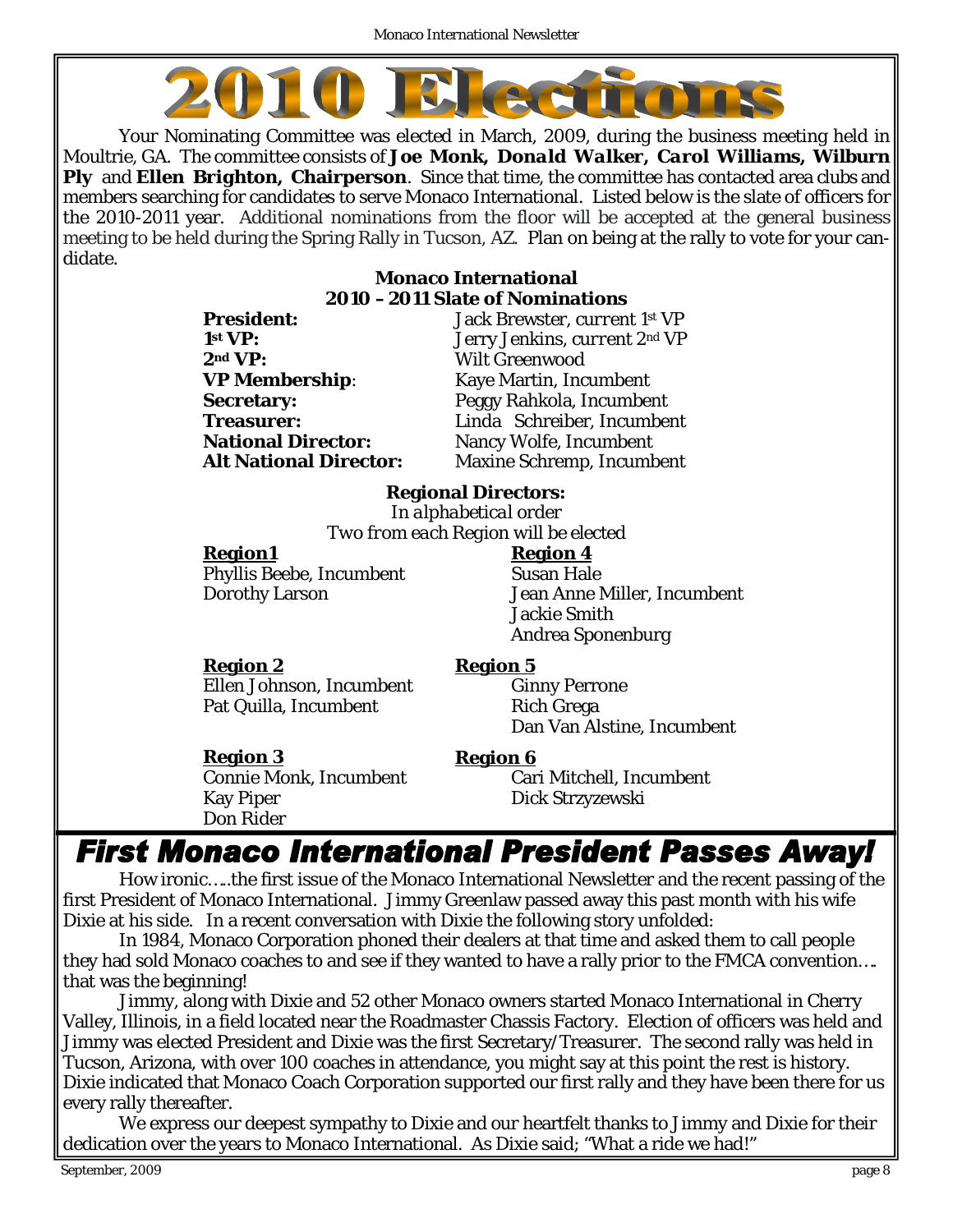# **MONACO INTERNATIONAL 2009 BALLOON FIESTA RALLY** Hosted By --- David & Kay Piper, Monaco Wan-Na-Go's -- John & Bettie Collins, Monaco Wan-Na-Go's

Albuquerque, New Mexico Wednesday, October 7 - Sunday, October 11

The Albuquerque International Balloon Fiesta is the most photographed event in the world. Over 700 balloons come from around the world to participate in the greatest spectacle of its kind. You won't believe your eyes as 100 or more special shaped balloons take off to create a menagerie in the sky. See Mass Ascensions, Night Glows, Special Shapes Glows, Races, Key Grab Competition, Fireworks, and more. Nearby for your entertainment - Golf, Casinos, Shopping, Fine Restaurants, etc.

We will be parking in the VIP R.V. area which is adjacent to the launch site. This will be Dry Camping. There will be no hook-ups. The rally fee includes parking, admission to all ballooning events, two luncheons and the Bring Your Own Beverage social hour each afternoon before the evening ballooning event. Please come in with holding tanks empty & fresh water tank & propane tank full.

We are limited to 80 sites (Monaco International members only). No applications will be accepted prior to January 15, 2009. Applications postmarked earlier than January 15, 2009 will be returned. A wait list will be established. Refunds: Due to the high demand for sites, there will be NO REFUNDS unless your cancellation request is mailed and postmarked by July 1 or your space can be filled from the wait list. If you want confirmation, please enclose a stamped, return addressed envelope. When addressing your envelope to John Collins, please do not make mention of "The Balloon Fiesta" on the outside of the envelope.

#### Rally Contacts: David & Kay Piper, 405-833-8471, email: dfpiper@aol.com John & Bettie Collins, 713-410-5957, email: jon2bcollins@hal-pc.org

|                     | Sign up Information Required:                                                                        | <b>Rally Fees:</b>                                                              |
|---------------------|------------------------------------------------------------------------------------------------------|---------------------------------------------------------------------------------|
| Names:              |                                                                                                      | Per Coach - 2 Persons \$460.00                                                  |
| Mailing Address:    |                                                                                                      | Extra Persons @110 each                                                         |
| City/State/Zip:     |                                                                                                      |                                                                                 |
| Phone#              | Cell#                                                                                                | TOTAL                                                                           |
|                     | FMCA# Coach Length #Slideouts Please make checks payable to                                          | <b>MI Balloon Fiesta Rally</b>                                                  |
| License # $&$ State | E-Mail Address: 2008. [2010] [2010] [2010] [2010] [2010] [2010] [2010] [2010] [2010] [2010] [2010] [ | Mail to: John Collins<br>195 Rainbow Dr., PMB 9502<br>Livingston, TX 77399-1095 |
| Names of Guests:    | The Monaco International 2009 Balloon Festival is sold out, BUT you                                  |                                                                                 |
|                     | can be added to the waiting list in case of a cancellation!                                          |                                                                                 |
| September, 2009     |                                                                                                      |                                                                                 |

Ø

Ø